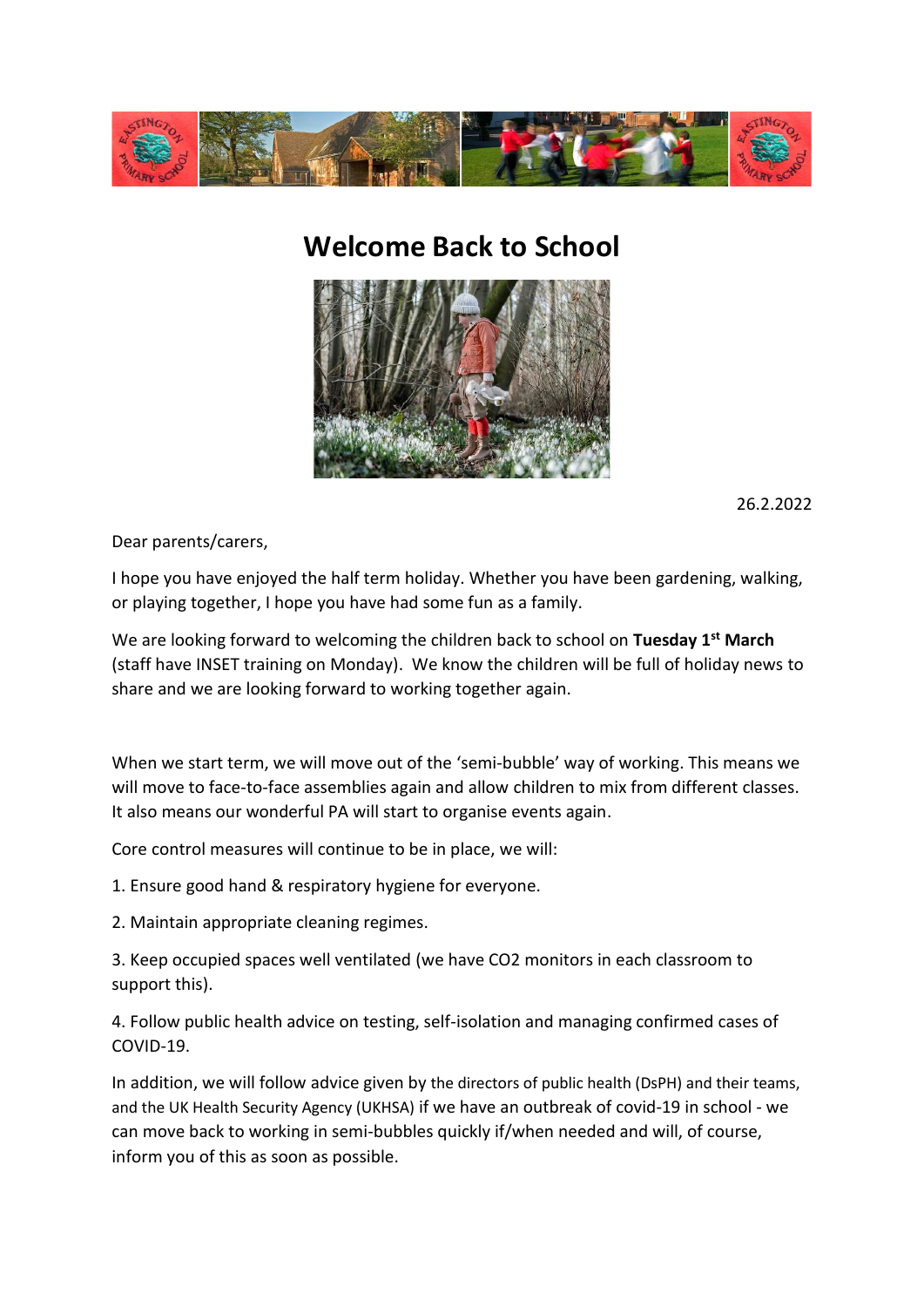The **practical arrangements for pick up and drop off will change when we return to school.**  Please drop off and pick up all children from the main black metal gate. Drop off time will remain between 8.40-8.50am. The children will be greeted at the gate and walk into their classrooms**.** Starting the day this way has been easier for the children as they can wash hands/toilet and settle into the day without queuing. At the end of the day, C1 and C2 children can be picked up from the main, black metal gate at 3.10pm. C3, C4 and C5 can be picked up at the main, black metal gate at 3.15pm. We will continue to stagger pick up at the end of the day to ensure our younger children can be handed over to parents/carers safely. Please wear face coverings in crowded or enclosed spaces around the school. [\(https://www.gov.uk/government/publications/face-coverings-when-to-wear-one-and](https://www.gov.uk/government/publications/face-coverings-when-to-wear-one-and-how-to-make-your-own/face-coverings-when-to-wear-one-and-how-to-make-your-own)[how-to-make-your-own/face-coverings-when-to-wear-one-and-how-to-make-your-own](https://www.gov.uk/government/publications/face-coverings-when-to-wear-one-and-how-to-make-your-own/face-coverings-when-to-wear-one-and-how-to-make-your-own) ).

Covid-19 School Guidance has altered during the holidays and further changes are due from April 1<sup>st</sup> too. From February 24<sup>th</sup>, people with covid-19 will no longer be legally required to self-isolate however guidance [\(https://www.gov.uk/government/publications/covid-19](https://www.gov.uk/government/publications/covid-19-people-with-covid-19-and-their-contacts/covid-19-people-with-covid-19-and-their-contacts) [people-with-covid-19-and-their-contacts/covid-19-people-with-covid-19-and-their-contacts](https://www.gov.uk/government/publications/covid-19-people-with-covid-19-and-their-contacts/covid-19-people-with-covid-19-and-their-contacts) ) remains in place, which we will continue to follow as a school community, to help keep everyone well and minimise disruption to face-to-face education through staff being ill and unable to teach:

- If you have one of the main covid-19 symptoms (a new continuous cough; a high temperature; a loss of, or change in, your normal sense of taste or smell (anosmia), you should order a PCR test. You are advised to stay at home and avoid contact with other people while you are waiting for the test result.
- If you have covid-19 (a positive test on LFD/PCR) you can infect other people from 2 days before your symptoms start, and for up to 10 days after. You can pass on the infection to others, even if you have mild symptoms or no symptoms at all. If you have covid-19 you should stay at home and avoid contact with other people.
- Many people will no longer be infectious to others after 5 days. You may choose to take an LFD test from 5 days after your symptoms started (or the day your test was taken if you did not have symptoms) followed by another LFD test the next day. If both these test results are negative, and you do not have a high temperature, the risk that you are still infectious is much lower and you can safely return to your normal routine.
- Children and young people with covid-19 should not attend their education setting while they are infectious. They should take an LFD test from 5 days after their symptoms started (or the day their test was taken if they did not have symptoms) followed by another one the next day. If both these test results are negative, they should return to their educational setting if they normally attend one, as long as they feel well enough to do so and do not have a temperature.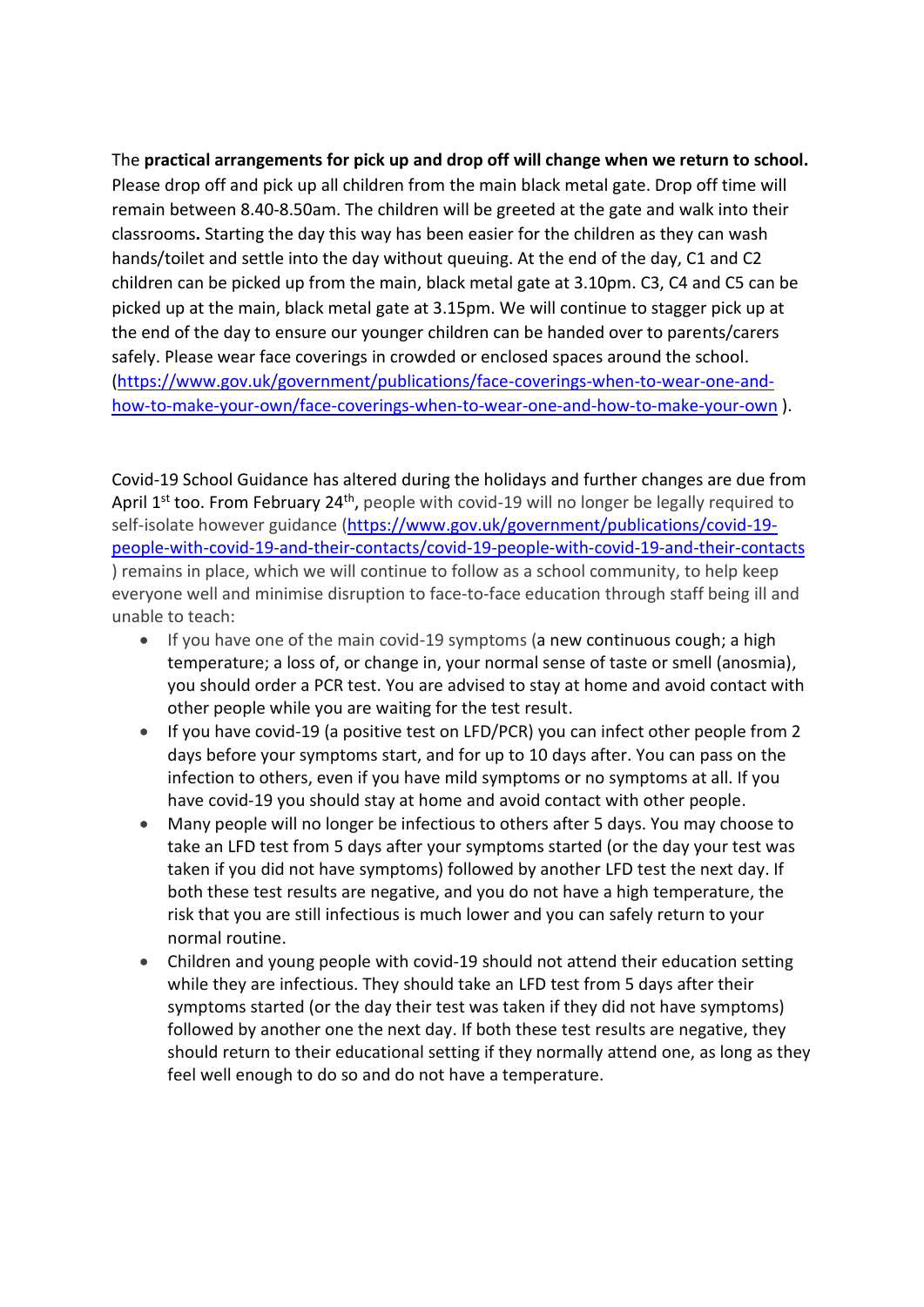

## How to safely return to your normal routine before 10 days

If your day 5 LFD test result is positive, you can continue taking LFD tests until you receive 2 consecutive negative test results.

• Routine contact tracing will end - people in contact with someone with COVID-19 will no longer be advised to self-isolate.

Thank you, parents and carers, for your support through the on-going alterations due to covid-19. You have coped brilliantly and flexibly with the ever-changing guidance and arrangements. As a team, we are really grateful for your positivity and help.

We look forward to seeing you all next week.

Zoe Avastu

Headteacher

## **DROP OFF AND PICK UP**